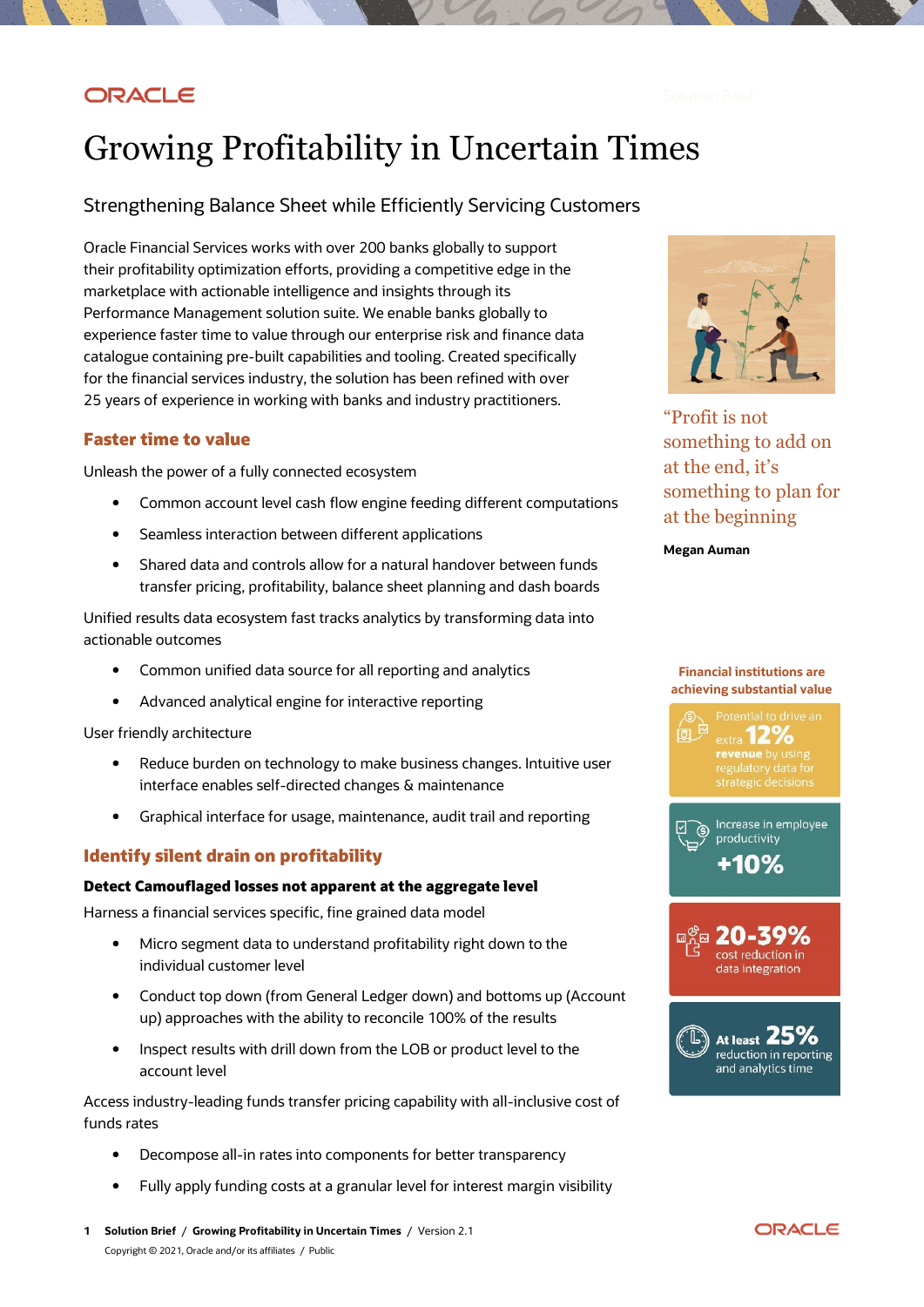# **Intuitively model costs, profitability and more**

### **Make use of existing cost and profitability data to create new insights**

Model and calculate cost of funds to derive granular profitability

- Match funding at a granular level through a leading-edge funds transfer pricing module
- Apply multiple modelling techniques to better replicate actual portfolios

Model and allocate direct and indirect costs using prebuilt expense modelling

- Assign costs as granularly as desired within the allocation engine
- Spread costs over multiple business units and LOBs

Model account or customer level profit & loss for a complete view of profitability

- Understand source of net interest income
- Show projections of income and other balance sheet measures

## **One Ecosystem: Many Efficiencies**

### **Optimize cost and operational efficiencies with a unified ecosystem for analytics**

Unified data management

- Data framework purpose built for the financial services industry and its applications
- One repository for data inputs and outputs
- Ability to talk "between" applications

Optimal workflow orchestration

- Applications all share the same ecosystem
- Processes orchestrated across the ecosystem can also incorporate external data and/or engines

Accurate, connected reporting

- Integrated and out-of-the-box reporting and analytics
- Hundreds of prebuilt reports and dashboards

Faster, less complex onboarding

- Reference architecture allows incremental modules to be easily implemented
- A unified user experience across business use cases
- Reduced training costs due to consistent way in managing data and processes



Figure 3: Insights from micro segmentation – Identify camouflaged losses and act on it

**% of Analyst Cycle Time Spent Collecting and Compiling Data vs. Analyzing Data**



Figure 4: Advantages of data to report connectivity

Source: The Hackett Group, Book of Numbers; "Outperformance: Finance's Journey Starts Today"

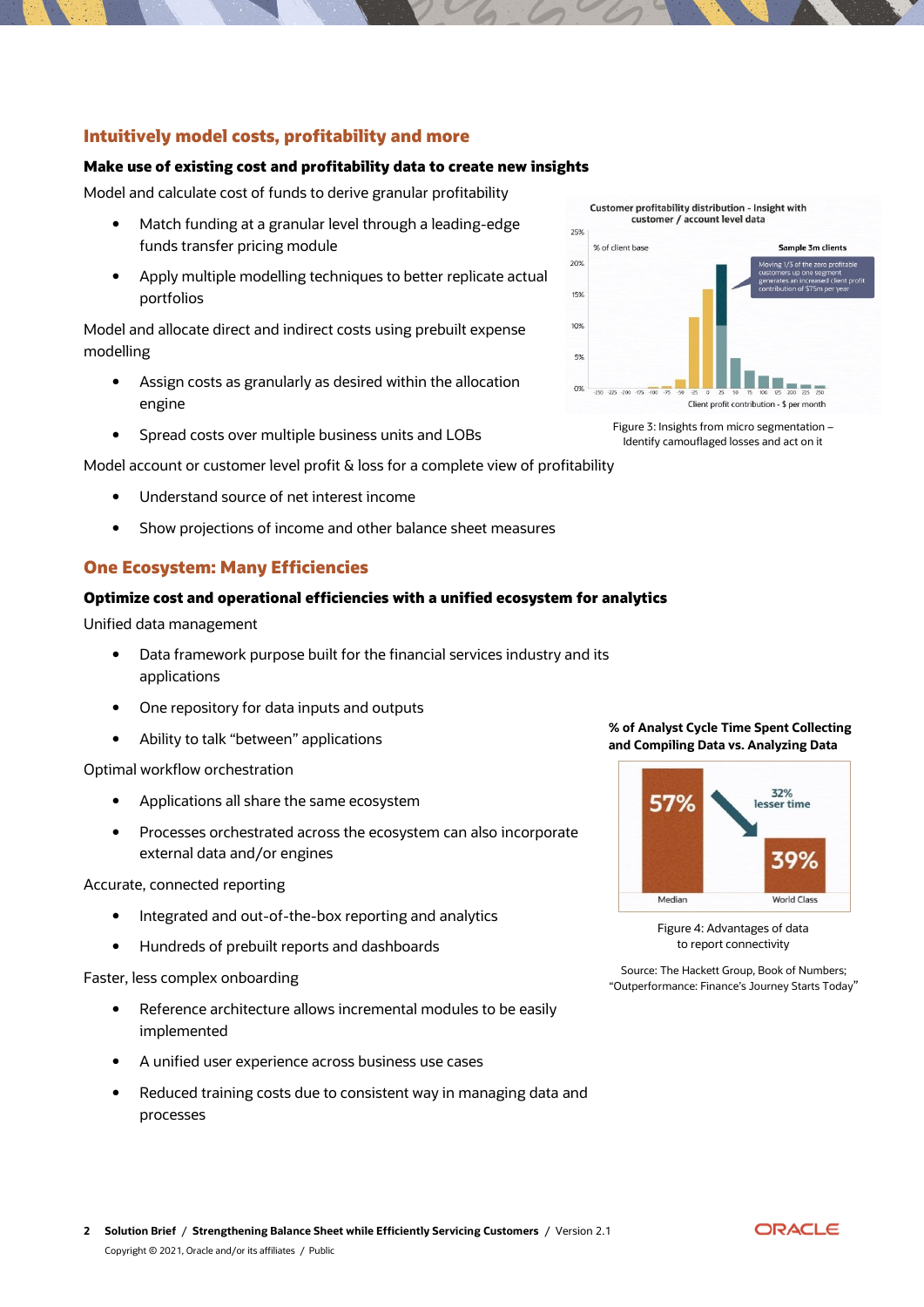# **Complete Transparency and Traceability**

## **Unparalleled level of control and governance across the ecosystem delivers confidence at every step for executive decision making and regulatory obligations**

Easier governance between data, process, and results

- Administrator roles to grant necessary access to data, applications and functions
- Grouped role capabilities for ease of administration
- Audit Trail: Automatic, Searchable, Exportable, and Full History

#### Transparent by design

- Viewable governance and audit history (role-based access)
- Exportable and reportable audit statistics



Figure 5: Transparent by design - Intuitive orchestration

# **Oracle Financial Services Performance and Profitability Solution**

#### **Profitability and performance** is an enterprise wide concern.







ORACLE